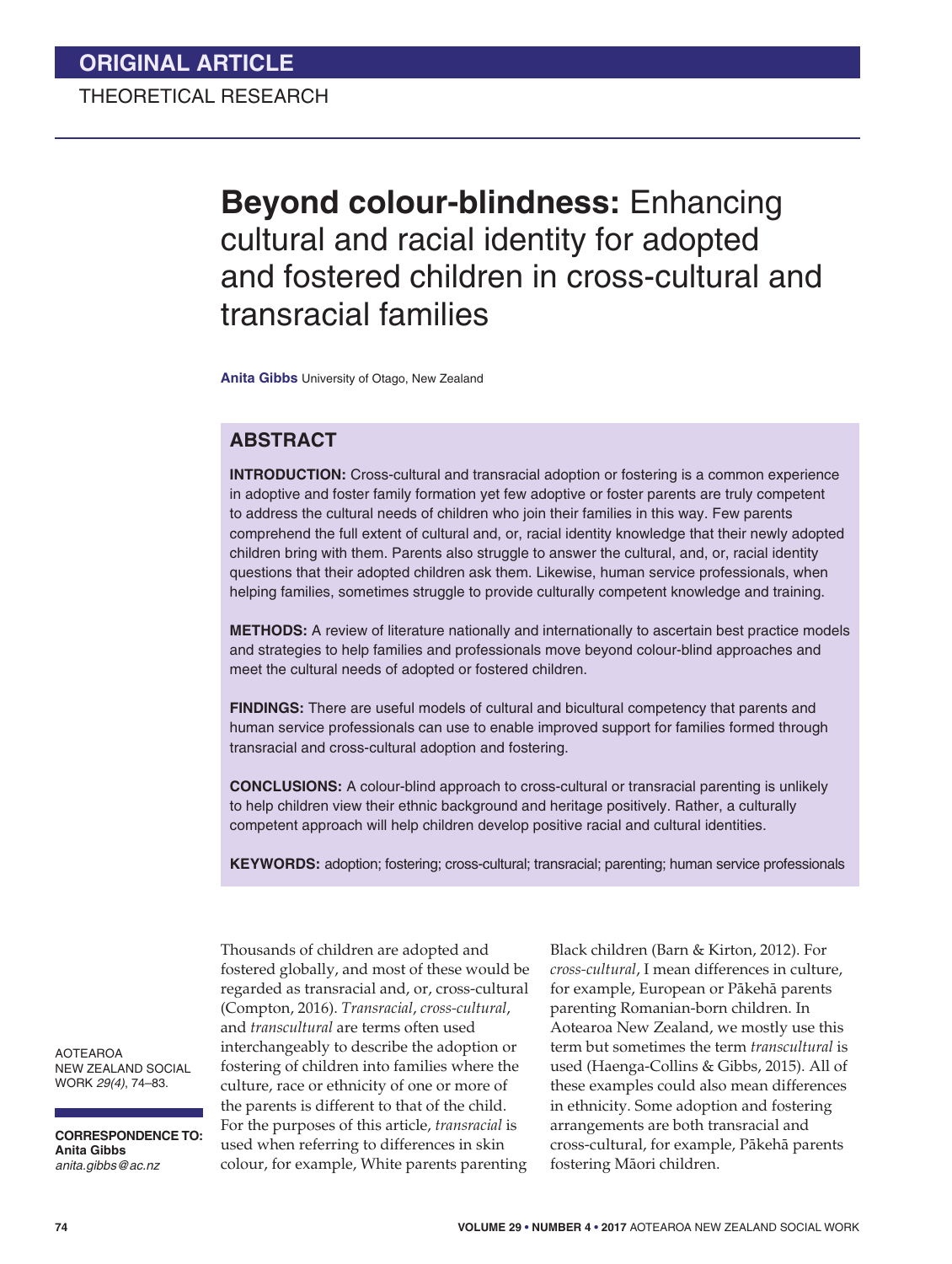Globally, there are around 16,000 intercountry adoptions, most of which would fit the cross-cultural and transracial profile (Mohanty, 2014). Within-country or domestic adoptions also account for significant transracial and cross-cultural adoption and fostering family arrangements (see Barn & Kirton, 2012; Evan B. Donaldson Adoption Institute, 2009; Dance, Ouwejan, Beecham, & Farmer, 2010; Selwyn et al., 2010 for discussions of within-country adoption in the USA and UK). In Aotearoa New Zealand, we have a history of thousands of Máori children being adopted to Pákehá parents in domestic adoption arrangements (Haenga-Collins & Gibbs, 2015). Between 1955 and 1985, over 45,000 cross-cultural adoptions took place; these adoptions were closed, there were no previous family ties between children and their new parents, and ultimately, many of these adoptions were harmful to the identity and well-being of the Máori adoptees (Haenga-Collins & Gibbs, 2015). Nowadays, cross-cultural adoptions (domestic adoptions) are rare; however, Aotearoa New Zealand still has cross-cultural fostering. There are no official numbers on cross-cultural fostering but we do know that 50% of the children in care are Máori, and that many of these children are in foster families that are not Máori (Connolly, De Haan, & Crawford, 2014). In addition, Aotearoa New Zealand also has approximately 25 transracial and cross-cultural adoptions (internationally) every year where the adopting parents have no previous relationship with the child (Gibbs, 2015). These children come to Pákehá families from countries like China, India, the Philippines, Lithuania, and Thailand. There are also a substantial number of Pacific Island children coming to join relatives in Aotearoa New Zealand but these are not the subject of this current article (Gibbs & Scherman, 2013).

Transracial and cross-cultural adoptions are controversial and contested, at both international and national levels, with continuing concerns about child trafficking, fear of cultural genocide, what constitutes an orphan, the need for cultural and racial matching of parents to children, and whether it is in the best interests of the child to place them in families where their racial and cultural needs may not be met (Barn & Kirton, 2012; Compton, 2016; Hall & Steinburg, 2013, Morrison, 2004; Tanga & Nyasha, 2017). Aotearoa New Zealand follows international conventions on adoption, notably, The Hague Convention (1993) the "Protection of Children and Co-operation in Respect of Intercountry Adoption", and within the country, its policies clearly favour placing children with matched race and matched culture families (Connolly et al., 2014; Oranga Tamariki, 2017). In Aotearoa New Zealand, we have enshrined in legislation the need to ensure that the cultural needs of all children in formal care arrangements are met, particularly through the involvement of kin in both fostering arrangements and in key decision-making processes (Connolly et al., 2014; Gibbs & Scherman, 2013).

Before looking at the issues for parents and their racially or culturally different children it is important to define *culture, cultural competence, colour-blind or culture-blind*, *and bicultural competence* as these terms are used throughout this article. *Culture* is a multifaceted concept and difficult to define but, for this article, I refer to culture as a system of shared beliefs, values, customs, language and behaviours that are demonstrated by specific groups of people, who may be born into a group or groups but may also *choose to belong* to a group, or might be adopted and fostered into a group (see also Zion & Kozleski, 2005). An important consideration in any discussion of culture would be to acknowledge its fluidity, flexibility and contestability. People will always have varying views of what culture is and how they might incorporate what they call culture into their own experiences, and in their relationships with others. *Cultural competence* can be defined as efforts made by parents and others to expose their children, or clients, to knowledges and practices from their birth culture, as well as to prepare and support them as they encounter racial bias and cultural discrimination in the society in which they live (Lee, Vonk, & Crolley-Simic, 2015). Again,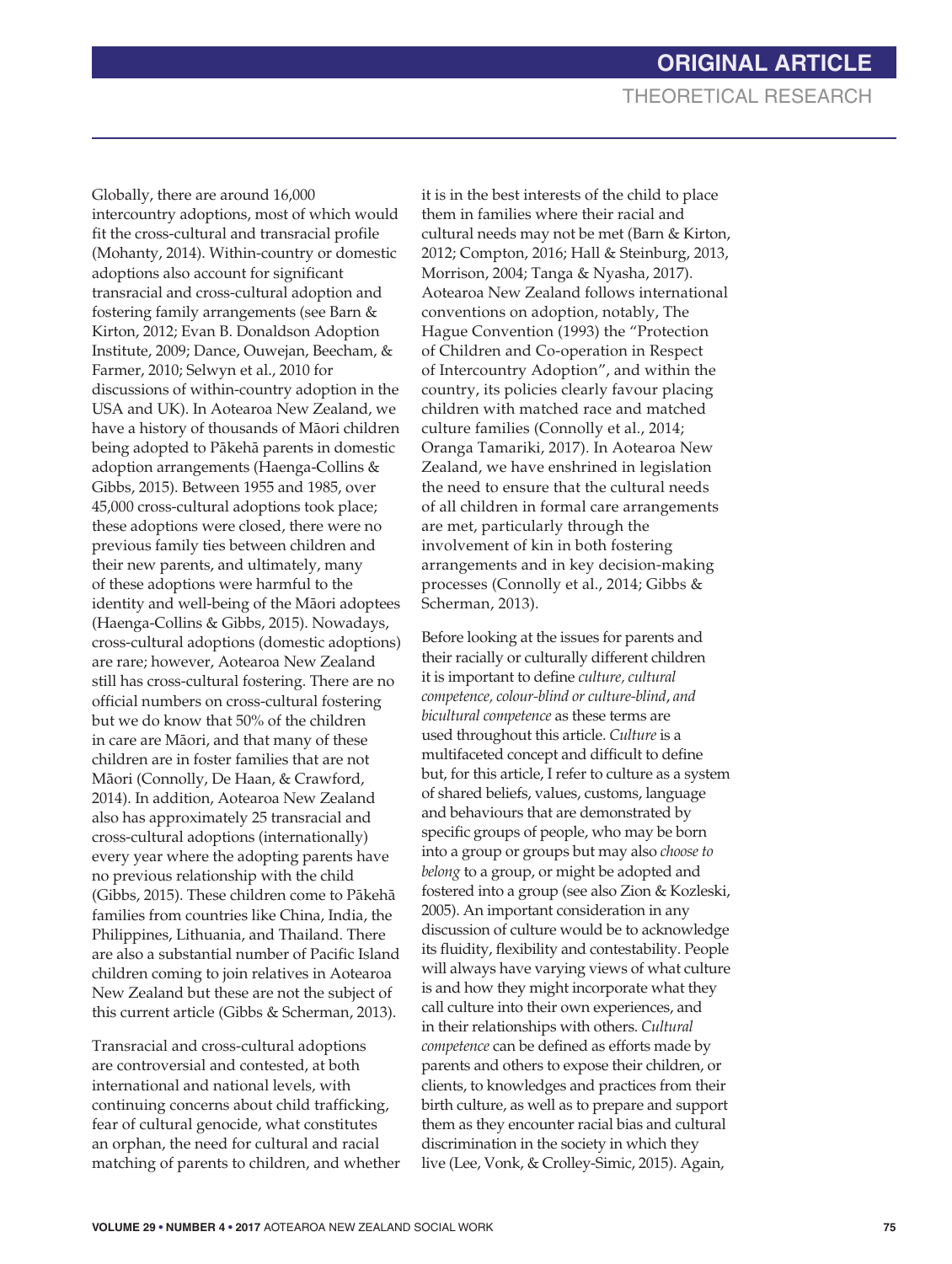# THEORETICAL RESEARCH

this term is somewhat fluid and has multiple meanings, such that one has to be careful to explain what cultural competence might mean in different contexts. For a Russian child living in Aotearoa New Zealand with European parents, cultural competence might come to mean celebrations of key Russian events, and some use of Russian language and customs. For a Máori child living with kin in a fostering arrangement in Aotearoa New Zealand, the understanding of cultural competence would be different; there would need to be acknowledgement of Máori language, cultural customs, cultural practices and whakapapa (genealogy) being part of everyday life. *Colourblind or culture-blind* are terms used to describe how people fail (often through ignorance) to acknowledge cultural or racial diversity and difference, and take for granted the privilege of their own race or culture (Zion & Kozleski, 2005).

Finally, *bicultural competence* which, in a country like Aotearoa New Zealand, is extremely relevant to any discussion of parenting children, whether adopted or fostered or not. Bicultural competence in the Aotearoa New Zealand context is focused on relationships between Máori and Pákehá and brings together indigenous and non-indigenous practices and knowledge to enhance people's well-being and their sense of identity (Eketone & Walker, 2015). In a more general context, bicultural competence might refer to being grounded in the relevant cultures, having knowledge of cultural values, and having an ability to communicate these, often through language fluency in both languages (Thomas & Tessler, 2007). In Aotearoa New Zealand, human service professionals, including social workers, are required to demonstrate bicultural competence and we shall explore how human service professionals can help parents enhance the cultural and racial identity of their fostered or adopted children in the final section of this article.

Adoptive and foster parents themselves are often ill prepared to start their parenting journey when it comes to a nuanced awareness

of the cultural and racial identity needs of their children. Research shows that, all too often, adoptive or foster parents see cultural or racial identity as unimportant (Goar, Davis, & Manago, 2017; Donaldson Institute, 2016). Parents also fear that emphasising difference might lead to problems with the development of a sense of belonging in the new family (Barn & Kirton, 2012). However, a cultureblind or colour-blind approach to parenting children in cross-cultural or transracial situations might lead to significant distress, and a diminishment of identity and cultural related heritage for the children as time passes (Donaldson Institute, 2016; Haenga-Collins & Gibbs, 2015; Vonk, 2001). Culture- or colourblindness fails to take account of either racial or cultural diversity and should not be an option in transracial or cross-cultural adoptions and fostering. Thankfully, there are numerous examples of adoptive parents attempting to enhance cultural and racial identity, especially in intercountry adoption, but also in domestic adoptions (Crolley-Simic & Vonk, 2008; Gibbs, 2015; Goar et al., 2017; Heimsoth & Laser, 2008; Huh & Read, 2008; Morrison, 2004; Traver, 2012; Thomas & Tessler, 2007; Scherman & Harré, 2004). These studies and other material focused on concepts and models that help families become more culturally competent have direct relevance for adoptive and fostering parenting practice in Aotearoa New Zealand. The motivation for writing this piece is my own personal journey of crosscultural parenting of two children born in Russia. In the rest of this article, I will explore the cultural needs of children; useful models of bicultural and cultural competence; how I have used these models in my own parenting and finally how human service professionals can support adoptive and foster parents to be culturally competent.

#### **Cultural needs and challenges for adopted and fostered children**

Children who are adopted or fostered commonly have traumatised backgrounds and other risk factors that impact on their chances of having stable and positive childhoods (Gibbs, 2015). If they are adopted or fostered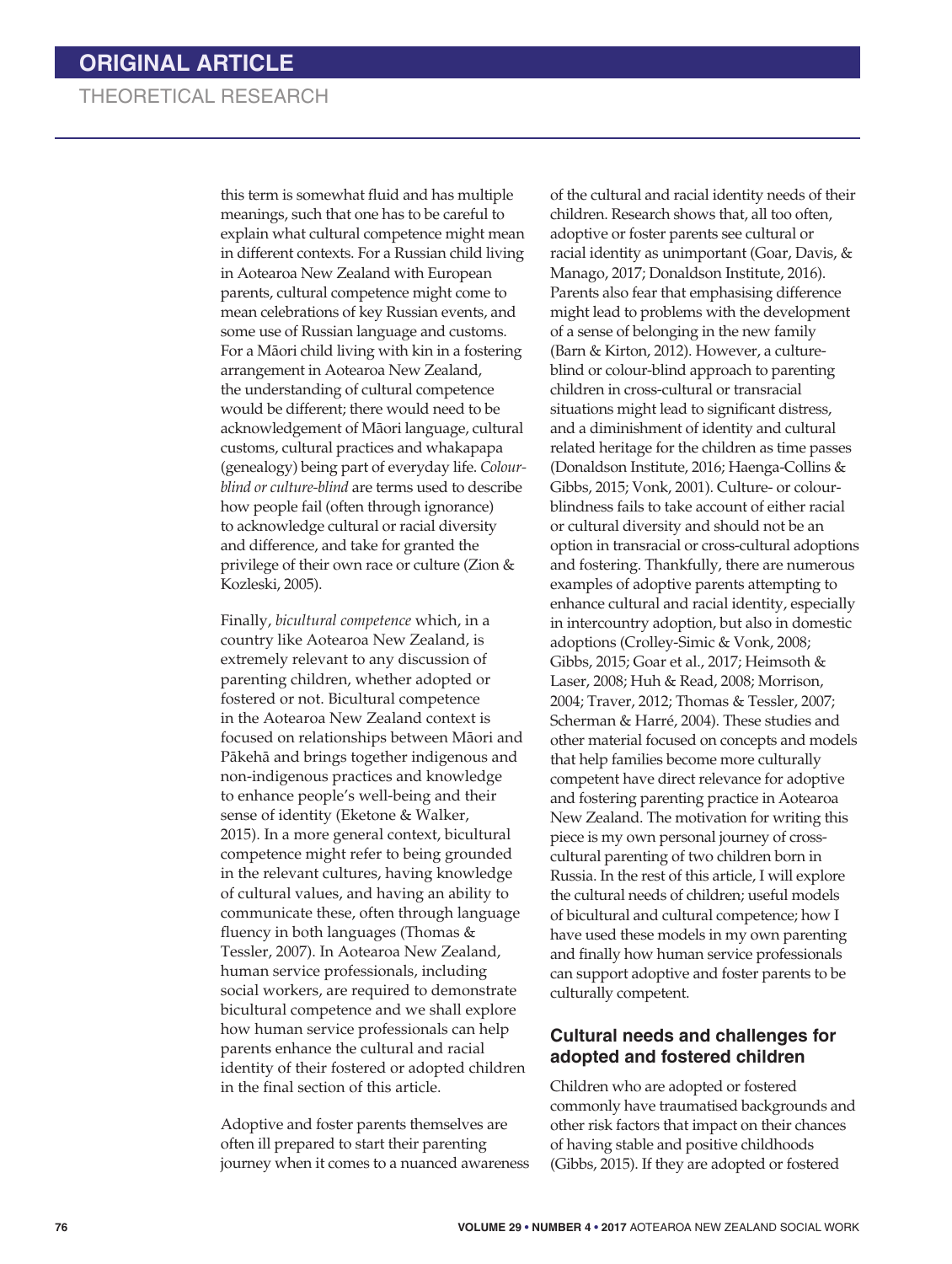by relatives or non-relatives the journey towards some certainty in relationships begins. Most newly adoptive parents and long-term foster parents make it a priority to love, commit to, and provide a nurturing and secure environment for their new family members. The basic physical and emotional needs of these children are typically the priority for parents. Alongside these needs will be a range of cultural, racial, spiritual and identity needs that are pivotal to the development of positive identity and survival in a different culture to that of a child's birth. According to Gibbs (2015), these needs and challenges are summarised as follows:

- new language acquisition and possible continued use of birth language;
- coming to terms with their background culture, and, or, race, as well as loss of birth culture and connections;
- understanding and acquiring knowledge of background cultural norms, genealogy, expectations, and practices, including spiritual practices;
- opportunities to participate in cultural activities and beneficial experiences related to country and culture of birth;
- positive development of dual or multiple racial and cultural identities;
- being able to explore difference, diversity and belonging in a safe and open environment;
- developing survival strategies to cope with racism and oppression that they may face in the broader environments of their adoptive or foster families.

There are challenges for adoptive parents and foster parents if they choose a path of "cultural consciousness" whereby they sensitively navigate unfamiliar terrain in their attempts to enhance and support their children's racial and cultural identities (Goar et al., 2017). Barriers include: a lack of proximity to racially and culturally diverse environments, particularly those belonging to their child's birth country; giving undue attention to the different background or heritage of the child and inadvertently making them feel so different that they feel

they do not belong or are not wanted; a fear of being perceived of as tokenistic when attempting to learn some of the language or cultural practices of the child; and not wanting to force anything on the child if they are not expressing an explicit interest in learning about their cultural or racial heritage (Crolley-Simic & Vonk, 2008; Huh & Reid, 2000; LaFrombosie, Coleman, & Gerton, 1993; Scherman, 2010; Scherman & Harré, 2004; Wall, 2012).

Many children in transracial and cross-cultural family situations have had a limited connection to their previous culture (Scherman, 2010), especially if they have resided in orphanages or were removed from their first homes early in life. Hence, foster and adoptive parents will need to make a proactive choice to gain knowledge and understanding about their child's heritage, and be willing to ask for help, for example with language learning, cultural protocols and world views. This requires determination and transparency, and it is easier for most parents to default to ignorance and a colour-blind approach which ultimately leads to cultural assimilation; this is one of the main reasons against transracial or cross-cultural adoption and fostering (Goar et al., 2017; Morrison, 2004). In Aotearoa New Zealand, Haenga-Collins and Gibbs (2015) highlighted this for Máori in a study that explored the issues for Máori cross-cultural adoptees who wanted to reconnect and appreciate their birth cultural heritage. A number of adult adoptees in the study felt guilty for creating distance between themselves and their European adoptive parents because they wanted to reconnect to their birth cultures but had been raised only in a Pákehá culture with little or no reference to Máori customs and practices. Máori crosscultural adoptees talked about a deep sense of loss of their birth culture and their sadness at not feeling they belonged to their birth culture when they finally met birth relatives.

It is my contention that adoptive parents and foster or kin caregivers should never deny their adopted children their ethnic, cultural and identity roots, this, in effect, is a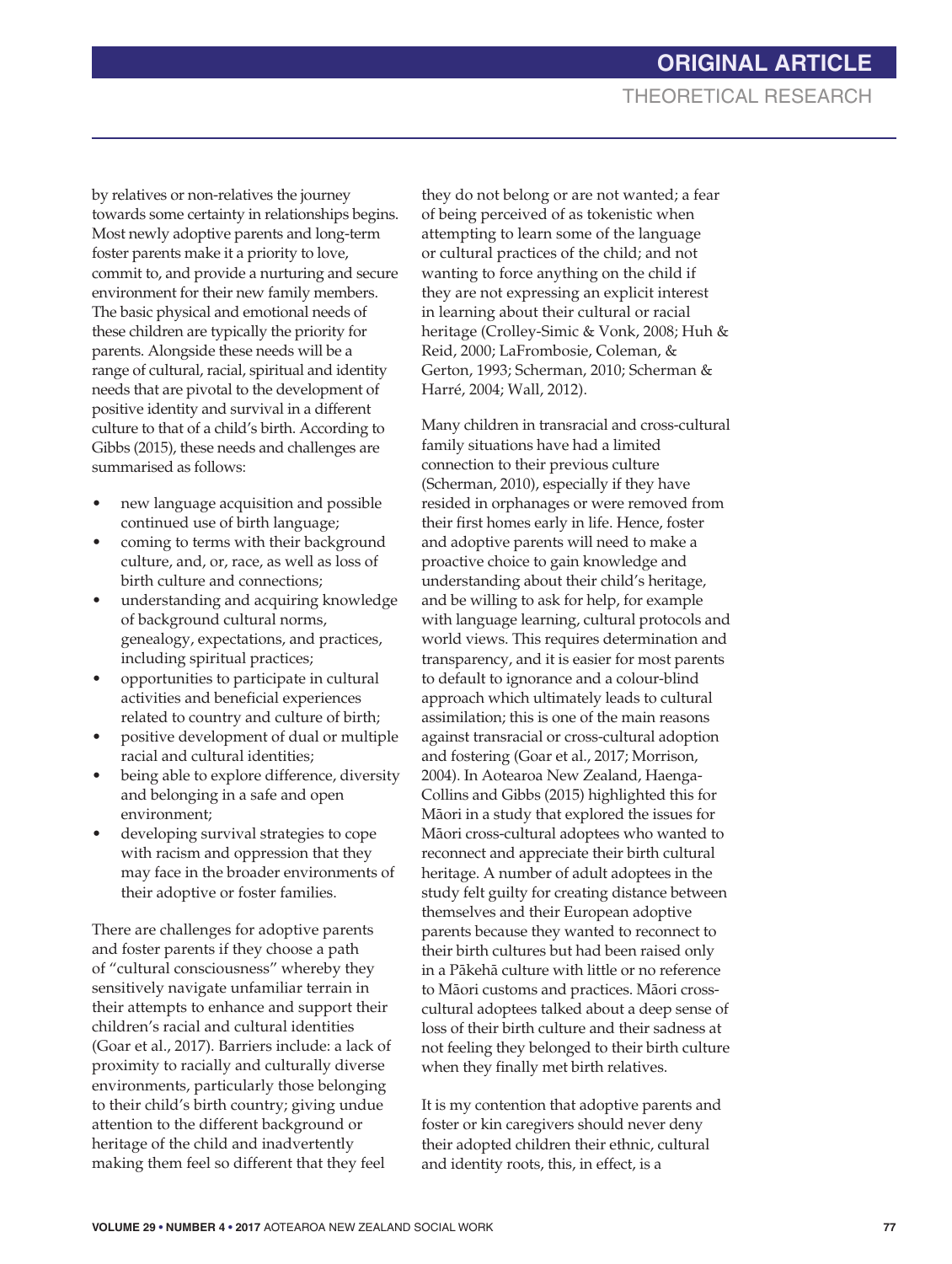# THEORETICAL RESEARCH

colour-blind approach, as it neutralises the past and effects cultural assimilation by ignoring difference. I believe parents can promote the cultural and racial well-being of cross-culturally and transracially adopted and fostered children. This allows for parents to both build a sense of sameness and difference, common bonds as well as diversity, a valuing of a child's birth heritage, and a connecting to their new family heritage. We should imagine future alternative family arrangements where parents are firmly committed to the cultural and racial well-being of their children, one in which children are able to feel secure and valued not just in terms of physical or emotional needs being met, but one where children are strong in their sense of who they are and where they came from. We now explore models of bicultural and cultural competency.

#### **An early model of being bicultural**

LaFromboise et al. (1993) outlined a general model of bicultural competency for people from different cultural backgrounds, and developed a set of key bicultural competency factors from extensive searches in the psychological, sociological, educational and ethnology literature. Six key tasks noted by these authors as important to becoming bicultural were:

1] Having knowledge of cultural beliefs and values of everyday practices and rituals of more than one culture, and "an understanding of the basic perspectives a culture has on gender roles, religious practices, and political issues, as well as the rules that govern daily interactions among members of the culture" (LaFromboise et al., 1993, p. 403).

2] Having positive attitudes towards both cultural groups, included being motivated to value the cultures intrinsically, and appreciate the strengths and qualities of dual cultures, as well as avoiding the valuing of one culture above the other.

3] Having bicultural efficacy – LaFromboise et al. (1993, p. 404) noted: "the belief that

one can develop and maintain effective interpersonal relationships in two cultures, is directly related to one's ability to develop bicultural competence." This is about building confidence to live comfortably in two cultures, something which, in Aotearoa New Zealand, is desirable, but ultimately challenging for the majority of people who identify as being of European descent or background. Eketone and Walker (2015) offer specific ideas of how bicultural efficacy can be achieved, and I explore these ideas in the section on human service professionals later.

4] Developing communication ability – an important component of bicultural competence, especially to be truly bicultural, is a person's ability to effectively communicate to and within a given culture – both spoken and non-verbal communication.

5] Having a role repertoire – LaFromboise et al. (1993, p. 406) defined this as "the range of culturally or situationally appropriate behaviors or roles an individual has developed. The greater the range the higher the level of cultural competence." For example, fluent speaking and writing in Te Reo reveals a greater role repertoire than just learning a few songs and greetings.

6] Experiencing *groundedness* – which is about establishing stable social and support networks in both cultures (LaFromboise et al., 1993).

In reality, it is almost impossible for adoptive and foster parents to be truly bicultural (Scherman, 2010). Unless one of the parents is fluent in both the language and customs of the country or culture of origin, or they themselves were born in the same place as their adopted or fostered child, it is very unlikely that they can enable both cultures to be accorded equal time and commitment. This does not mean that they cannot value two or more cultures, or make concerted efforts to embrace aspects of their children's birth culture. Equally, children who are adopted from orphanages or other forms of state care may not have had much opportunity to be proficient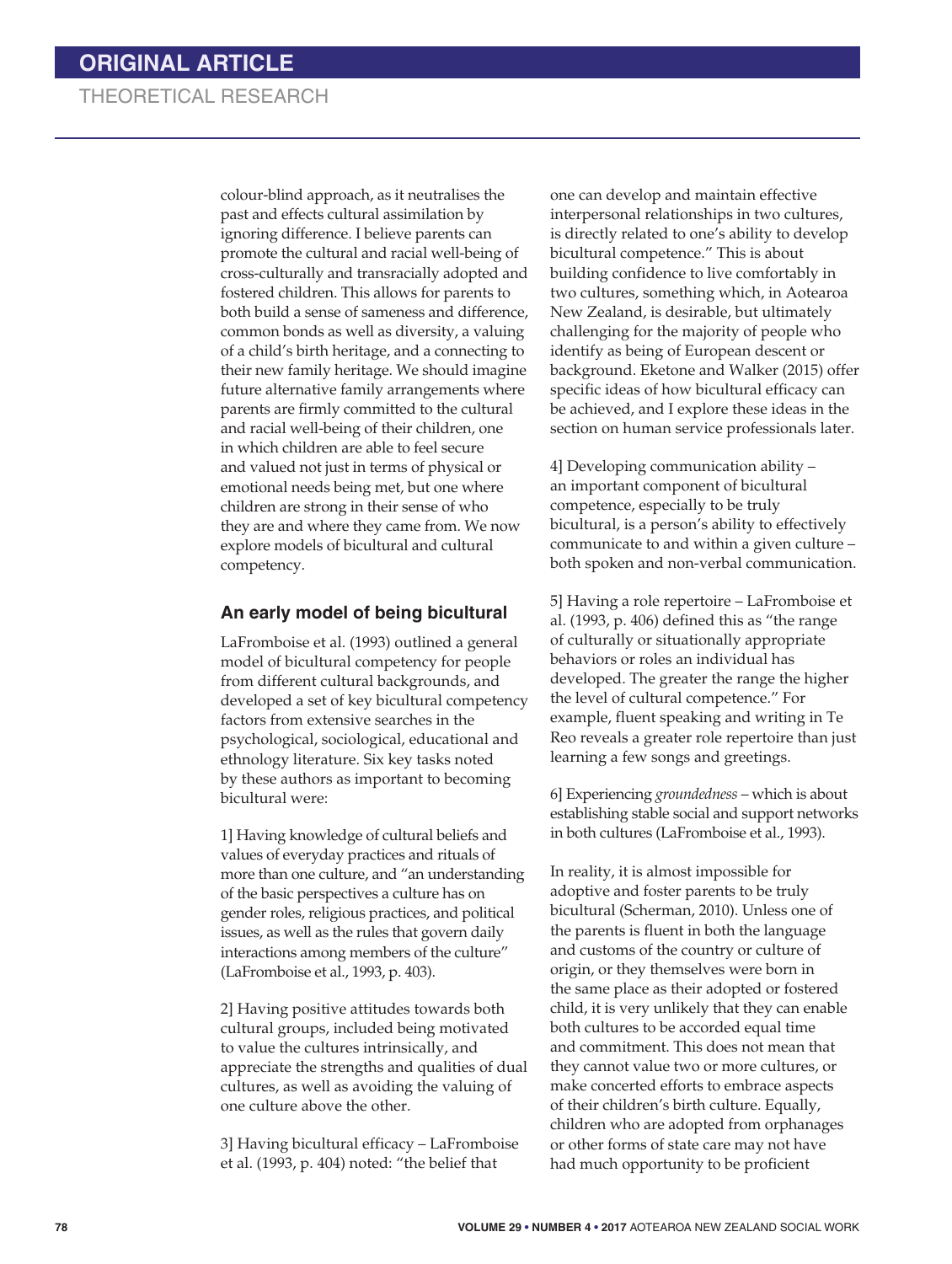in their first language or family of origin cultural knowledge. Adopted children have a tendency to identify with their adopted parents' culture (Scherman, 2010; Scherman & Harré, 2008). In adoptive family situations, there is a need to balance awareness and positive support of a child's ethnic heritage but also a need to permit a child to feel fully part of an alternative family and its culture (Scherman, 2010). Hence, full bicultural competency might not be quite what adoptive parents or foster caregivers could imagine achieving. Nevertheless, becoming culturally competent is achievable and has been extensively researched by Vonk and colleagues (Vonk, 2001; Crolley-Simic & Vonk, 2008; Lee et al., 2015). Vonk's model of cultural competency, discussed next, offers a robust model of attitudes, strategies and value positions that may benefit both race conscious parents and professionals in attending to the racial and cultural needs of the placed child.

#### **Being and becoming culturally competent adoptive and foster parents**

Vonk (2001), a USA-based professor and practitioner of social work, has outlined an excellent model of cultural competence that has three core components, that of firstly, *racial awareness;* secondly*, multicultural planning;* and thirdly, *survival skills*. Parents can use these to help their children gain increased racial and cultural competency, and I will give examples of all of these in the following sections.

#### **Racial Awareness**

Firstly, according to Vonk, racial awareness is about understanding one's own racial status, as well as how racism impacts society and individuals. Racial awareness is a vital starting point; if a parent or caregiver has no sense of their own ethnicity or culture then they are less likely to be sensitive to their child's racial or cultural needs. The potential for colour-blindness and minimising racial and cultural

difference is likely in these circumstances. Being racially aware includes having a sense of one's own racial or cultural privilege and how that immediately influences the task of being a cross-cultural or transracial parent. Vonk's list of actions that demonstrate racial awareness include: Understanding self, including one's own cultural background and potential racial bias; recognising stereotypes towards other races and cultures; recognising assumptions about the birth culture of one's children; becoming knowledgeable in the cultural heritage of one's fostered or adopted children; and understanding the needs of one's fostered or adopted children in relation to their racial or cultural status (Vonk, 2001, p. 252).

While some of these strategies and attitudes might not be wholly applicable to the Aotearoa New Zealand context, most of them are helpful and realistic. They do require parents and caregivers to be selfaware, and proactive in their learning. They also require support and this is where human service professionals can help at the outset when a transracial or cross-cultural family is being considered. Training and helping soon-to-be parents reflect on why they want to become a parent to a child with a different cultural or racial heritage is a starting point to racial awareness. Often parents focus (rightly so) on the importance of building trusting and secure relationships with their children but this does not negate the need to be racially sensitive.

#### **Multicultural Planning**

Secondly*, multicultural planning* "refers to the creation of avenues for the transracially adopted child to learn about and participate in his or her culture of birth" (Vonk, 2001, p. 251). This is where parents and caregivers make sustained efforts to expose their children to opportunities for learning about and participating in their cultures of origin, usually at distance for inter-country adoptions but more directly for in-country adoptions or fostering. According to Vonk (2001), examples of multicultural planning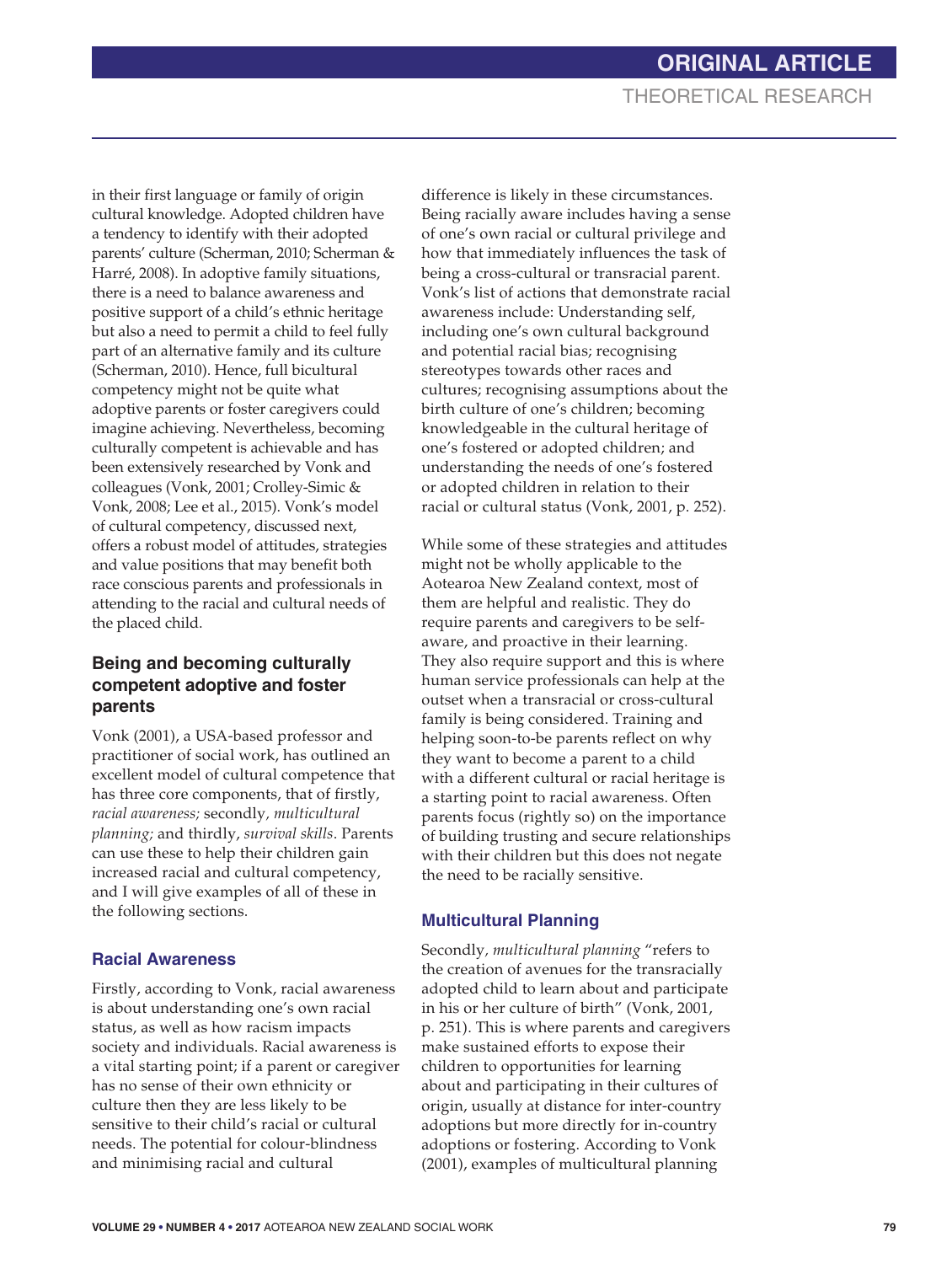# THEORETICAL RESEARCH

are: having ongoing contact and activities with people of other races and cultures; ensuring children can attend multicultural schools and live in diverse neighbourhoods; have friends who are good role models of varying cultures for one's children; actively celebrating traditions from one's child's birth culture, including learning the language, and participating actively in ongoing learning about one's child's birth culture; helping all of one's children and their friends benefit from the positives of a fostered or adopted child's birth culture (Vonk, 2001, p. 253).

It may not always be possible to achieve all of these because of the lack of proximity to the child's birth country, or because it is hard to find other people of the same ethnicity within one's locality. But given that research shows exposure to positive role models from one's birth culture can help psychosocial development and achievement of positive cultural identity (Crolley-Simic & Vonk, 2008; Scherman & Harré, 2004, 2008; Thomas & Tessler, 2007), adoptive and foster parents in Aotearoa New Zealand can still achieve many of these. Sometimes it does not need to involve a great deal of effort, even small steps towards promoting a positive understanding and awareness of where the child has come from, as well as enabling them to connect with others with similar cultural and racial backgrounds can go a long way (Thomas & Tessler, 2007). In New Zealand, we have excellent examples of local support groups for children and young people who have been adopted from Eastern Europe and China in particular. Inter-country Adoption New Zealand (ICANZ), for example, while based in Auckland has an excellent network of regional support groups, where Russian events or similar happen, or where information sharing about trips back to a country of origin occurs (http://www. icanz.gen.nz/). Parents in these kinds of support groups have made great efforts to expose their children to people and cultures that promote positive attitudes towards

and knowledge about people and traditions from these parts of the world (Scherman & Harré, 2004, 2008).

#### **Survival skills**

Thirdly, using *survival skills* is about: the skills and willingness of parents to prepare their adopted and fostered children to cope successfully with racism (Vonk, 2001). In a cultural competency sense, this is also about helping children cope with negative comments, stereotypes and assumptions about the countries or cultures that they have originated from. In order to help their adopted and fostered children successfully survive the micro and macro racism that they will face, it will be easier if they have made the earlier steps of understanding their own racism or bias, and have valued the different ethnic and cultural backgrounds and identities of their children. They can then help their children to cope with, and challenge, other people's racist comments. They can also challenge organisational and societal barriers that are placed in the way of their children's ethnic wellbeing. Vonk's example of survival skills include: educating one's children about discrimination and racism and how to cope when it occurs in varying contexts; teaching one's children and other children a variety of strategies to recognise and manage discrimination; modelling for them how to do this and how to seek help, especially help that might be beneficial from within the child's birth culture; and ensuring that one's children develop pride in themselves and their birth culture (Vonk, 2001, p. 253).

These suggestions require dedicated time and energy and cannot just be left to parents and their support groups. Human service professionals and other professionals can provide additional resources and ideas either as part of initial training and preparation, and by having a long-term term strategy to help cross-cultural families undertake training, access support, and increase their cultural competency knowledge and skills in the areas noted by Vonk above.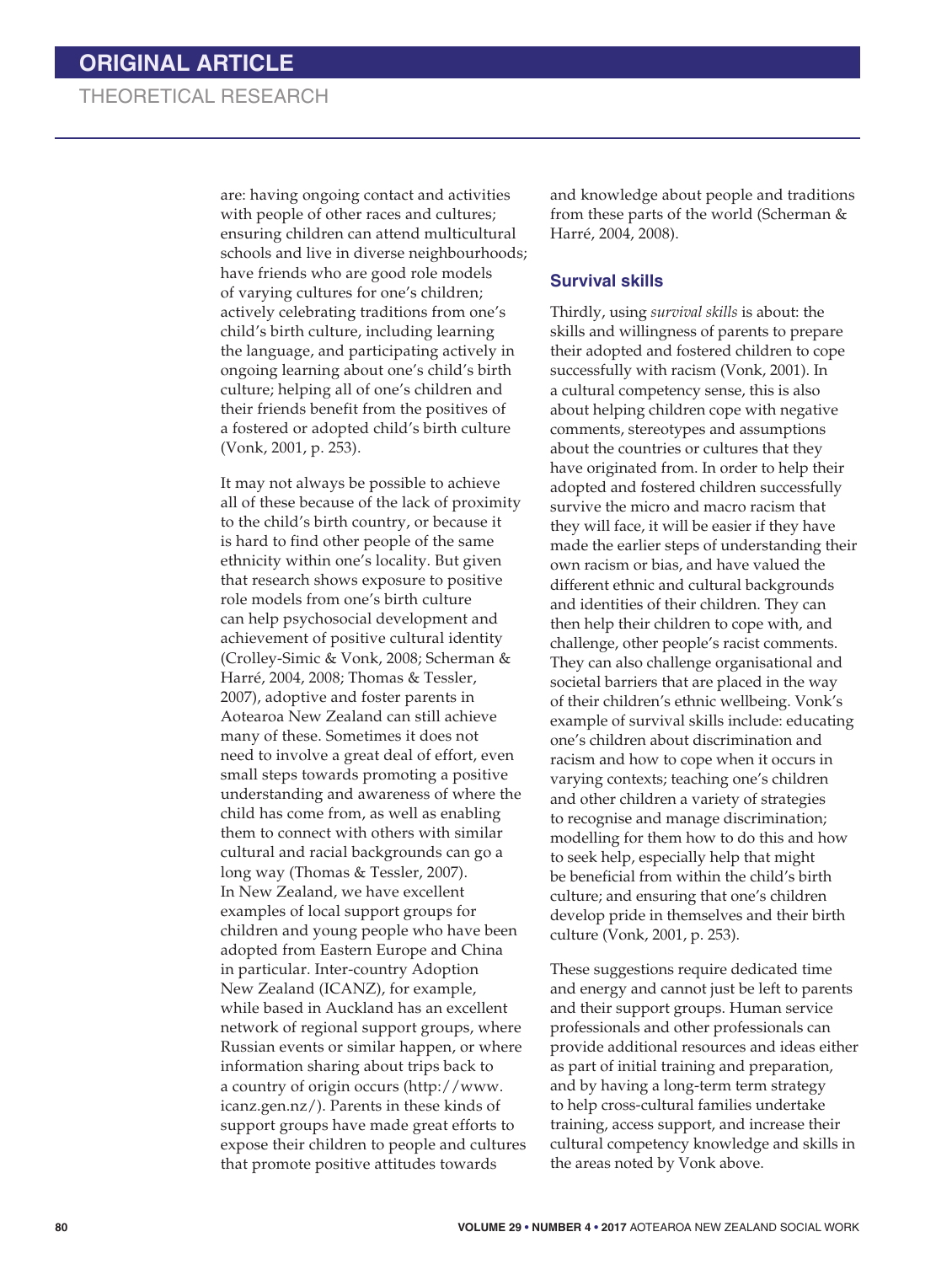In a later work, Lee et al. (2015) noted that certain factors were crucial to cultural and racial socialisation practices among international transracial adoptive parents. We have already considered racial awareness – being sensitised to one's own race and culture – having this means that parents will be more likely to engage in cultural and racial socialisation practices for their children. This also increases the chances that adoptive and foster parents will have *selfefficacy*, which means they will be motivated to invest, plan, participate in and provide further opportunities for racial and cultural socialisation. Other factors, like *gender, geographical location* and *income* are also important when it comes to likelihood of and effort towards enhancing racial or cultural socialisation. According to Lee et al. (2015, p. 144), mothers place more importance on birth culture and diversity; a higher parental income is also associated with greater cultural and racial socialisation practices, and a good family location, defined as a "diverse neighbourhood and access to the child's birth community through pre-existing friendships", is a great resource to encourage racial or cultural socialisation. Other factors like adoption-related education and support, for example, travelling to the country of origin and participating in adoption support groups after adoption, and the children's actual ethnicity (e.g., some ethnicities/races are more likely to have participation in cultural activities), all influence the amount or type of cultural and racial socialisation practices that parents engage in (Lee et al., 2015; Traver, 2012).

In the next section I illustrate how I have applied a number of the strategies suggested by Vonk and colleagues to my own unique cross-cultural family situation.

## **A personal note – Cross-cultural parenting**

It is appropriate to offer an illustration of applying the concepts and strategies of cross-cultural parenting as they have influenced my own journey of 10 years with two wonderful adopted boys from

Russia. My husband, daughter and I are of European descent, from Aotearoa New Zealand and England, and our sons and brothers are Russian-born. Our starting point was always that we should value their birth culture and look for ways to help them retain some of what they brought to Aotearoa New Zealand as toddlers but, more importantly, to build a capacity for positive dual cultural identity as they lived in their new country. We did the usual things of learning enough Russian language to get by, of reading books about Russia, of buying Russian toys, chairs, dolls, books, CDs and DVDs. We learnt the alphabet and some songs. We were not able to immerse ourselves in the culture and we were realistic that biculturalism was not possible. However, we have aimed for cultural competence. For our children, as they have grown up, this has meant meeting up with other Russians (when we could find them), meeting regularly with other families who have adopted from overseas, and chatting about Russian festivals, religion, history, culture and politics, in ways that our children could understand and find interesting. All of these things have helped our children feel good about being Russian as well as being *Kiwi*. The main strategy is openness, no topic is to be avoided and, where we do not have the knowledge, we try and search for it. The most significant thing we have done is help them process and manage racist comments, and microaggressions directed at them as Russians. Overall, they have managed to achieve a positive regard for their birth culture in spite of some discrimination, and negative media attention at times towards their country of birth. There is a lot more we could have done, and hope to do, to ensure our crosscultural children are able to realise their hopes for connecting back and forward to their birth country and culture. Thankfully, we, and other adoptive and foster parents, are not alone in these endeavours, as there are plenty of online resources exploring these issues (see for example, http://www. colorlines.com/articles/white-dad-blackson-and-raising-kids-colorblind-world).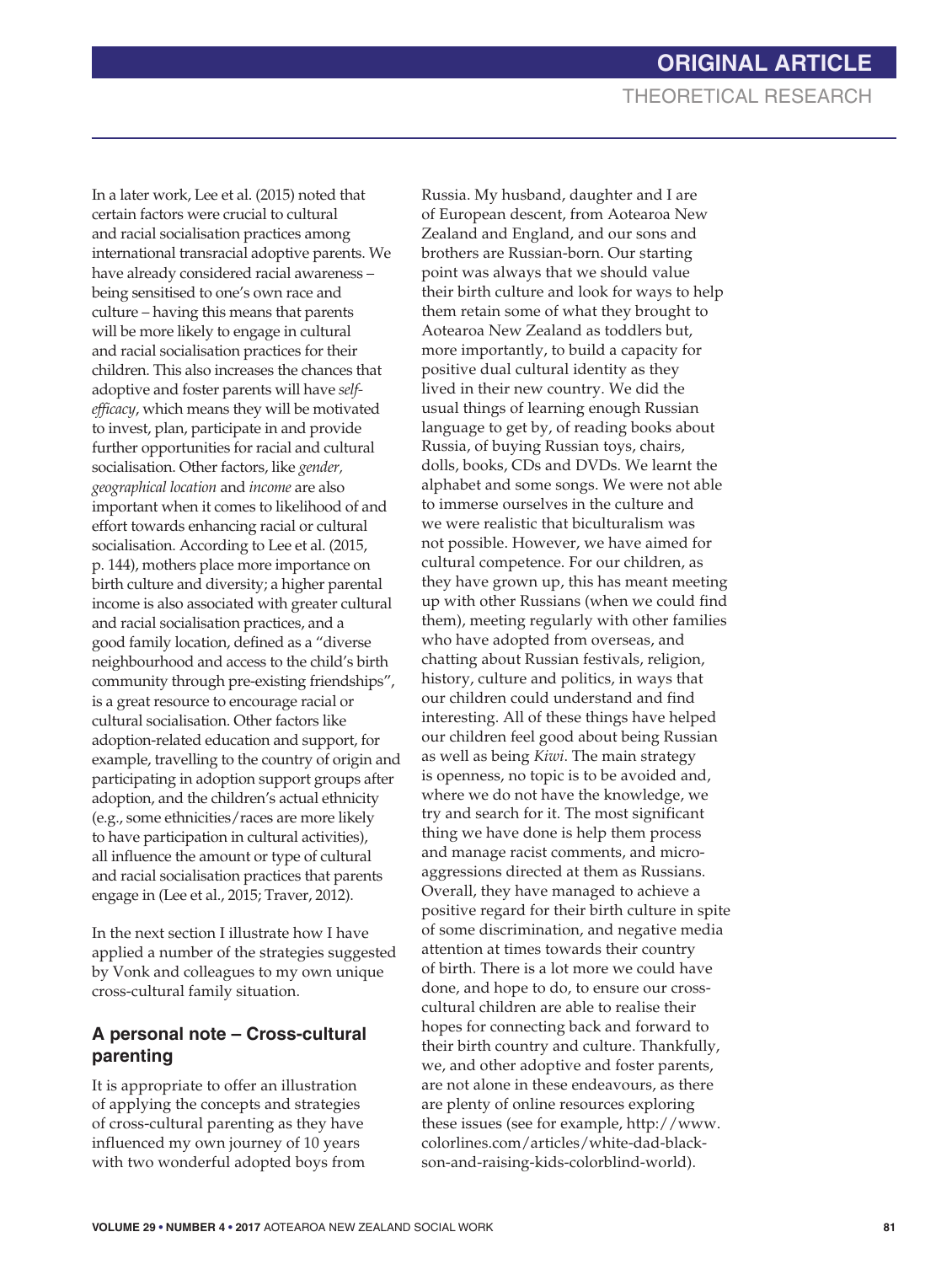Finally, I now consider how human service professionals can support adoptive and foster parents to be culturally competent.

#### **Can human service professionals support adoptive and foster parents to be culturally and racially competent?**

Human service professionals often have the opportunity to work alongside families being formed via adoption or fostering, and are in a position to assist parents to meet the cultural and racial needs of their children. The bicultural partnership afforded by Te Tiriti O Waitangi, as well as implementation of rights-based conventions (for example, The Hague Convention, 1993), strongly promote the rights of adopted and fostered children to keep or foster their language and cultural practices whatever their country of origin, racial or cultural background. An Aotearoa New Zealand model of bicultural practice for human services professionals can be found in the work of Eketone and Walker (2015), who argue that biculturalism recognises two distinct cultures in Aotearoa New Zealand with their own set of values, language and customs. This model would be especially useful for helping families who might be Pákehá but who foster Máori children. It would assume that human service professionals have a minimum competence in the use of te reo (language), tikanga (customs), kawa (protocols), knowledge of Máori values and history (Eketone & Walker, 2015). It would also assume that human service professionals would have competence in European/Pákehá language, customs and so forth. It is important that human service professionals undertake the necessary training (often post-qualification) so that they can work biculturally but also offer training for parents and caregivers in how to support their children on their own culturally diverse journeys.

Human service professionals could apply some of the strategies mentioned earlier,

in relation to how they work with families on culture-related matters. Professionals could adapt Vonk and colleagues' model on racial awareness, multicultural planning and survival skills in order to provide help to families with adopted or fostered children. This might allow families to increase their ability to provide positive cultural education to their children, as well as help their children cope with tricky questions that they might be asked about their backgrounds and looks. I recall one incident when some Russian adults visiting our town met my boys and spoke to them in Russian and were puzzled at the boys' lack of language reciprocity, and I could see my boys were not quite sure how to respond but we all had a chat, and the boys explained where they were from and we talked about what Russia was like and the positives of both countries. We are doing well in some respects but, with additional professional and community support, we could go beyond basic survival skills to a more robust acknowledgement and appreciation of the varying cultural dynamics of our culturally diverse family. Having professionals working alongside families can help reinforce positive messages about racial and cultural identity, and convey that appreciating diversity and challenging oppression and racism is a collective, community and family-based endeavour.

#### **Conclusion**

This article has sought to provide guidance for adoptive and foster parents when they are parenting children of a different culture or background to themselves. A colour-blind approach to cross-cultural or transracial parenting is unlikely to help children view their ethnic background and heritage positively. Rather, a culturally competent approach, incorporating a range of attitudes and strategies that demonstrate racial awareness and a commitment to anti-racism or anti-oppression, will help children develop positive racial and cultural identities. Human service professionals can play a key role in helping parents value what